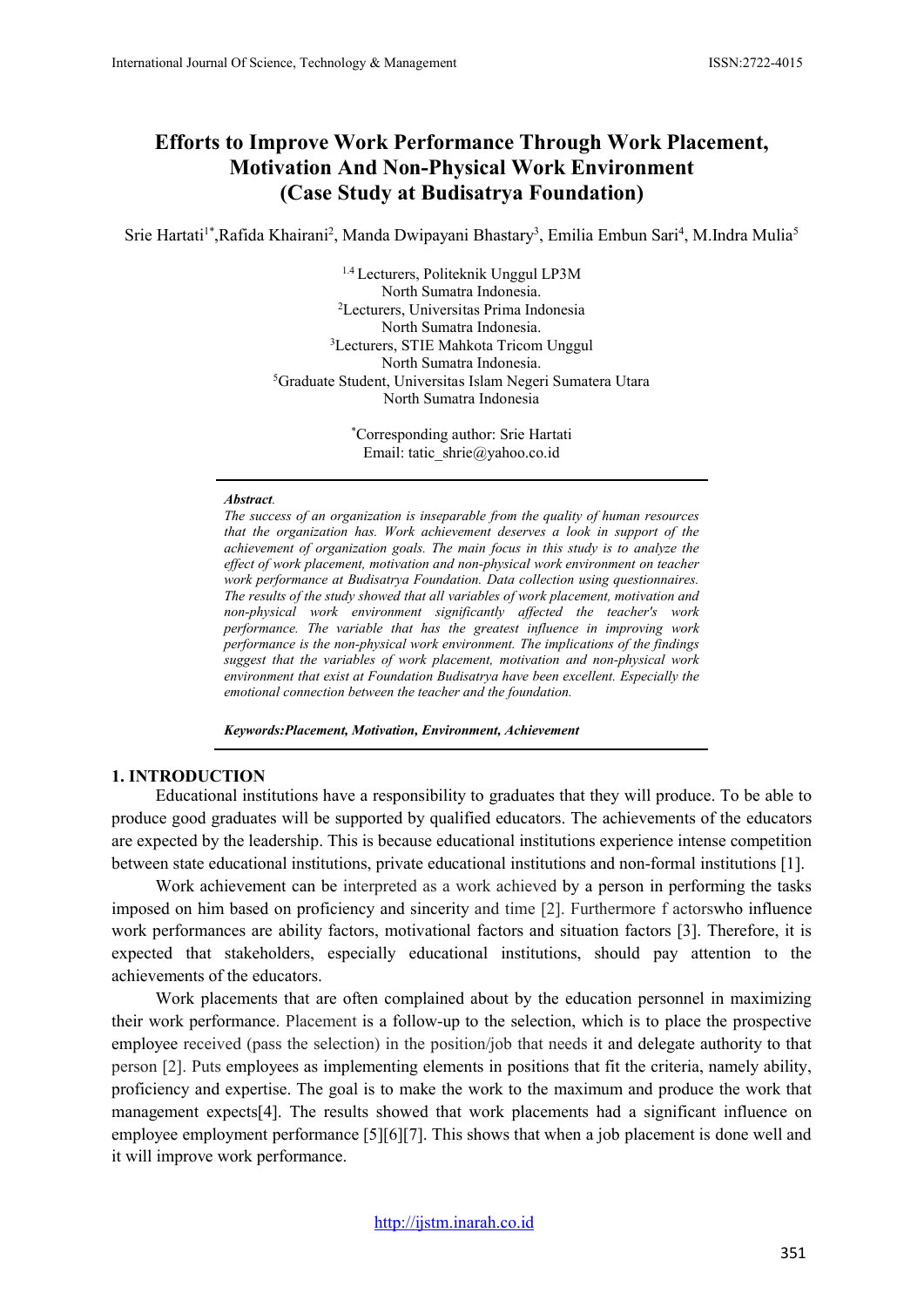Work motivation is also considered important in improving work performance. A working employee generally has diversemotivations. As a leader in the company should be able to understand in providing motivation to its subordinates. The goal is nothing but for employees to work with good motivation[8]. Motivation can be interpreted as a person's personal circumstances that encourage an individual's desire to perform certain activities in order to achieve the goal. As a pinning as well as giving positive motivation to his subordinates[9]. These motivations can be distinguished into motivations that are both positive and negative[2]. Previous research has suggested that motivation significantly improves employees' work performance [10][1][11].

Furthermore, a good non-physical work environment tends to make an educator work to the maximum. A non-physical work environment can be defined by all circumstances relating to a working relationship, whether it is a relationship with a boss or a co-worker relationship, or a relationship with a subordinate[12].. The non-physical work environment in the form of psychological conditions felt by educators is not boring and does not make fatigue in carrying out tasks and responsibilities will make an educator more focused in working. Previous research has stated that a non-physical work environment can improve an employee's work performance [13][14][15][16].

#### **II. METHODS**

This research was conducted at Budisatrya Foundation which is addressed atLetda Sujono No.166, Bandar Selamat, Kec. Medan Tembung, Medan City, North Sumatra. The population and samples in this study were 97 teachers remained on the foundation. Data collection uses questionnaires that are disseminated directly when respondent assigns tasks while teaching. Multiple regression analysis was selected in explaining the work performance model influenced by work placement, motivation and non-physical work environment.

#### **III. RESULT AND DISCUSSION**

#### **Multiple Linear Regression Analysis**

The results of the table above can be concluded that the results of the double liner regression analysis are as follows:

- 1.In this regression model, the listed constant value of 3,147 can be interpreted if the free variable in the model is assumed to be equal to zero, on average variables outside the fixed model will increase fixed work performance by 3,147 units or in other words if the work placement variable, motivation and non-physical work environment are not improved, then the work performance is still 3,147 units.
- 2. The value of the regression coefficient  $b_1$  of 0.628 in this study can be interpreted that when the work placement increases by one unit, it will increase the performance of the work by 0.628 units.
- 3.The value of the b 2 regression coefficient of 0.375 in this study can be interpreted as a motivation variable of 0.375 which indicates that when motivation increases by one unit, it will increase the performance of the work by 0.375 units.
- 4. The value of the regression coefficient  $b_3$  of 0.486 in this study can be interpreted that the nonphysical work environment variable of 0.486 indicates that when the non-physical work environment increases by one unit, it will increase the performance of the work force by 0.486 units.

#### **Test t (Partial)**

1. Its significance value for work placement variables (0.003) is smaller than *alpha* 5% (0.05) or  $t_{\text{count}} = 3,271 > t$  table 1,985 (n-k=97-4=93). Based on the results obtained then reject H<sub>0</sub> and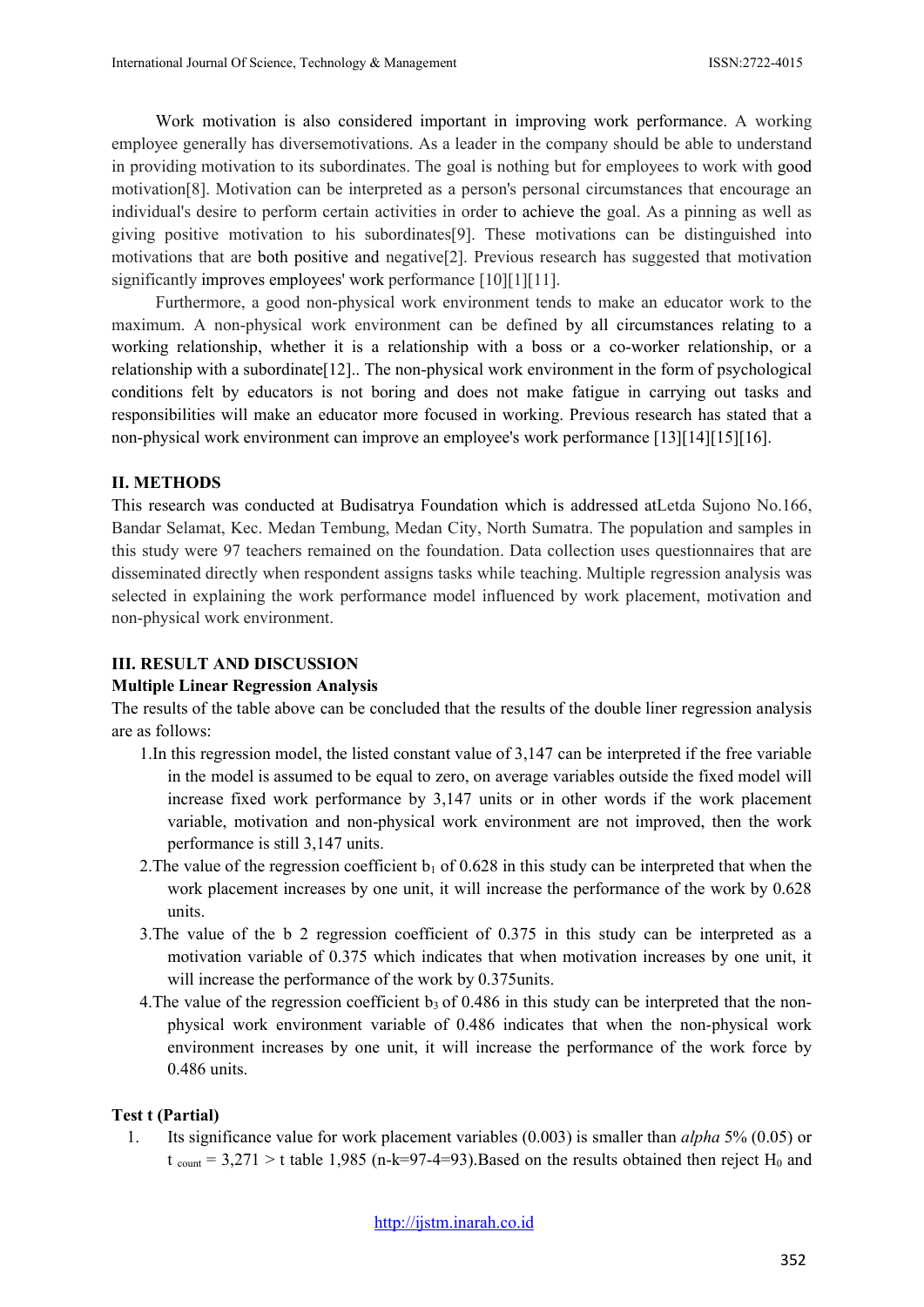accept. Ha for work placement variables. Thus, partially thatthe variables work placement has a positive and significant effect on the performance of work at Foundation Budisatrya.

- 2. Its significance value for motivation variables (0.000) is smaller compared to *alpha* 5% (0.05) or t count  $2,514 > t$  table 1,985 (n-k=97-4=93). Based on the results obtained then reject H<sub>0</sub> and accept. H afor motivation variables. Thus, in part,motivational variables have a positive and significant effect on the performance of work at Foundation Budisatrya.
- 3. Its significance value for non-physical work environment variables (0.000) is smaller compared to *alpha* 5% (0.05) or t count 4,157 > t table 1,985 (n-k=97-4=93). Based on the results obtained then reject  $H_0$  and accept. H  $a_{for}$  non-physical work environment variables. Thus, partially those non-physical work environment variables have a positive and significant effect on work performance at Foundation Budisatrya.

### **Test F (Simultaneous)**

In the regression test results in this study, it is known the value of significance is 0.000. Where required the value of significance F is smaller than 5% or 0.05 or the value  $F_{count} = 27,522 > F_{table}$  2.70 (df1= k-1=4-1=3) while (df2 =  $n - k$  (97-4=93). Thus it can be concluded that all independent variables namely work placement, motivation and non-physical work environment have a positive and significant effect on work performance at Foundation Budisatrya.

### **Coefficient Determination**

The correlation regression value is 0.726, meaning that together the supervision, motivation and culture of the organization towards teacher satisfaction at Foundation Budisatrya. Contribute to a strong level. Next the *adjusted value of R Square*. Where the value  $(R^2)$  is 0.752 (75.2%). So it can be said that 75.2% variation of bound variables namely work placement, motivation and non-physical work environment on the model can explain the variable work performance at Foundation Budisatrya while the remaining 24.2% is influenced by other variables outside the model.

### **The Effect of Job Placement on Work Performance**

The results of this study support the results of this study in line with research conducted by [6][5][7] which states work placements have a positive influence on work performance. The implication in this study is that teachers have been positioned in their fields. So that the teacher is comfortable and happy in carrying out his duties and responsibilities. So this has an impact on work performance.

### **The Effect of Motivation on Work Performance**

The results of this study state that work motivation has a positive influence on work performance. This is in line with previous research conducted by [1][11][17][10]which stated motivation affects work performance. The application of the findings in this study states that budisatrya foundation provides more incentive to teachers who have work achievement.

### **The Effect of Non-Physical Work Context on Work Performance**

The results of this study are in line with previous research conducted by [18][17][19][16][14][20][15]which states that a non-physical work environment affects work performance. The implication of the findings in this study is that budisatrya foundation has been able to establish a good kinship relationship to teachers. This enhanced the uterus tent so that teachers have an emotional bond to the work performance of teachers.

## **IV. CONCLUSION**

The conclusion that the authors can get that both partially and simultaneously variable work placement, motivation and non-physical work environment towards the work performance of teachers